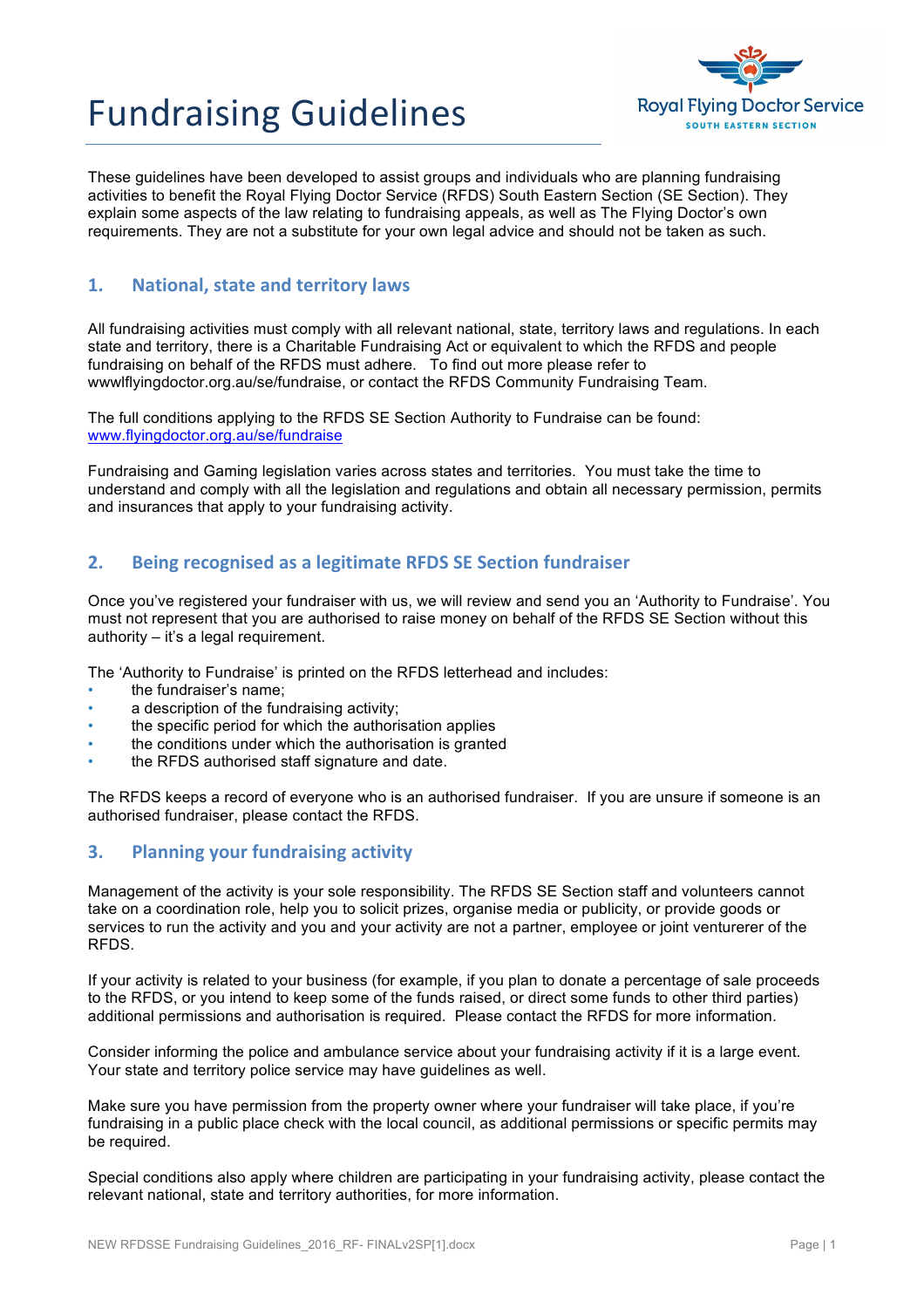

#### **4. Insurance**

We are unable to insure your fundraiser under the Royal Flying Doctor Service (RFDS) South Eastern Section (SE Section)'s insurance so it's important to consider and obtain all cover necessary for any activity you'll be running. If you don't, you and your organisation, its committee (and if not incorporated, all members) may be personally liable.

#### **5.** Promoting your fundraising activity

When referring to or promoting the fundraising activity or referring to the relationship with the RFDS, it must be made clear that the activity is in support of the RFDSS and the Fundraiser does not represent the RFDS. Once the Authority to Fundraise is received from the RFDS for the activity, you may use the following wording when referring to the relationship between your activity and the RFDS:

- Proudly supporting the Royal Flying Doctor Service
- This volunteerrun event is raising funds for the Royal Flying Doctor Service

#### **Example of correct usage:**

Dandelions Celebrity Dinner – Proudly supporting the Flying Doctor

#### **Example of incorrect usage:**

The Flying Doctor Celebrity Dinner (i.e. branding your event as an RFDS activity)

However, the above does not grant to you or your activity, any rights or intellectual property, other than is granted specifically in writing between us.

#### **6. Branding your activity**

The RFDS has a special 'Proudly supporting the RFDS' logo for use by authorised fundraisers. Use of the 'Proudly supporting the RFDS' logo is permitted at the RFDS's discretion and specific permission will be sent out with the "Authority to Fundraise" upon approval of the fundraising activity. All printed promotional materials featuring the RFDS's name and logo need to be approved at the design stage by the RFDS (prior to print and distribution).

The organisation must be referred to as 'the Royal Flying Doctor Service' or 'the Flying Doctor'. Please note that the abbreviation 'RFDS' would only be appropriate if the people participating in your activity were aware of its meaning.

### **7.** Advertising your fundraising activity

The law says that any advertisements, notices and information related to your fundraising activities must:

- clearly and prominently disclose the name of the authorised fundraiser, and
- not be reasonably likely to cause offense to a person, and
- be based on fact and must not be false or misleading..

Additional requirements apply to advertising if you are conducting the activity as part of your business, or you plan to keep some of the funds raised or direct funds to a third party. Contact the RFDS for more information.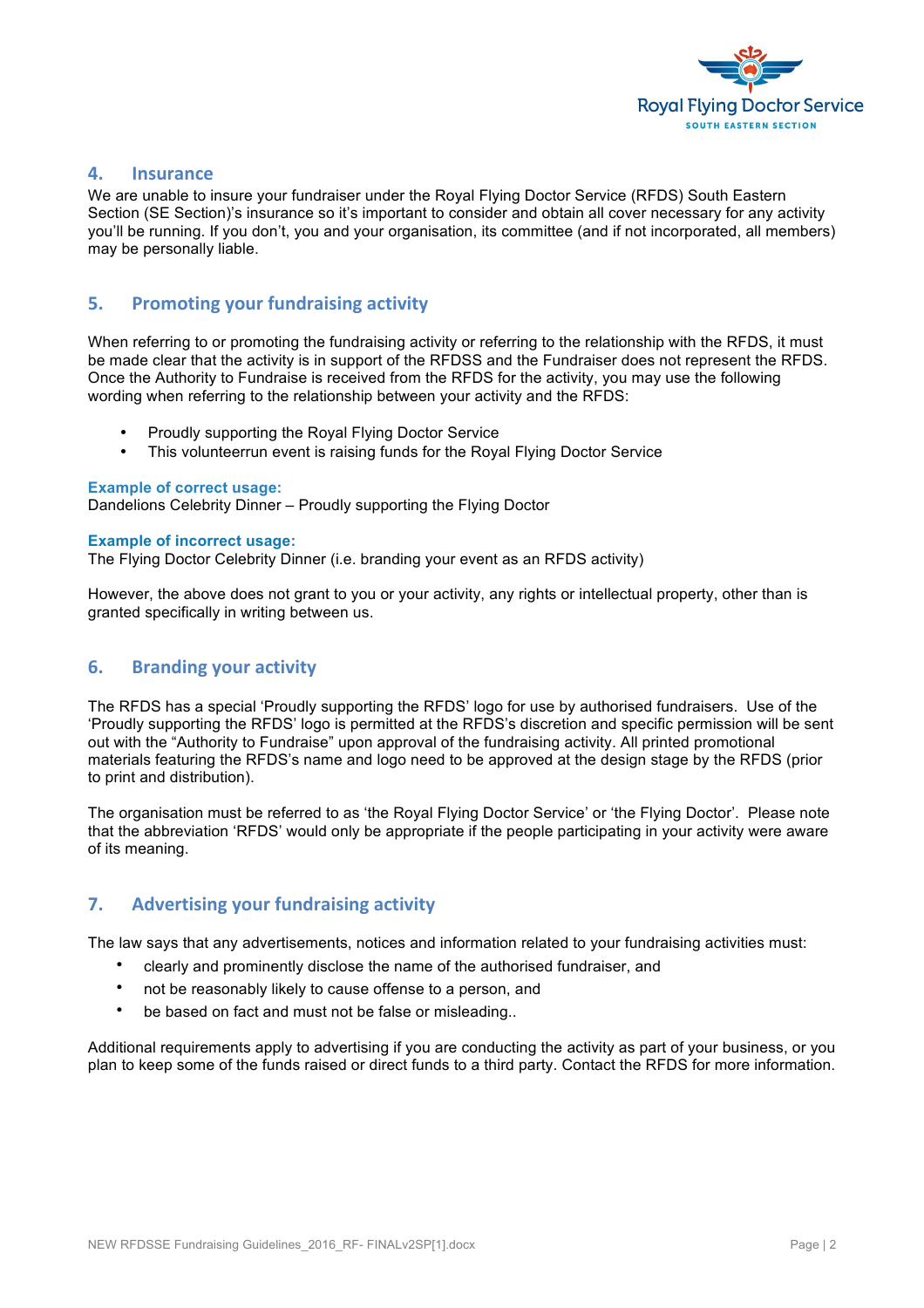#### **8. Media**



You may like to generate local media interest to help raise awareness of your fundraising activity. Please contact us for assistance in preparing materials that reflect current RFDS information, we have a media release template to help you.

If the media contacts you for information about the RFDS, or information regarding our services, you should contact Michelle Lauder, RFDS (South Eastern Section) Communications Manager, 02 9941 8854. You are not authorised to speak on behalf of the RFDS. You may however speak about the fundraising activity itself. Please also remember that it must be made clear to the public that funds being raised will be donated to the RFDS, and that you do not represent the RFDS.

#### **9. Sponsorship**

Sponsorship is a great way to help your fundraising efforts. It is important to check with the RFDS before you approach a corporate sponsor or organisation beyond your personal network or outside your local community, as it is possible that the RFDS has an existing relationship or has already approached them for support.

### 10. Upholding the Standards of the Flying Doctor

Because of the nature of our organisation and its work, there are some activities with which we cannot be associated. It is important to decide whether the activity accords with The RFDS health messages and values, including in relation to:

- Tobacco
- Pharmaceutical
- Excessive consumption of food
- Excessive consumption of alcohol
- Illegal or excessively dangerous activities

It is against the law to collect donations on public roads, including from motorists waiting at traffic lights. The fundraising policies of the RFDS also do not allow door knocking or street collections. Please do not raise money this way but comply with these guidelines and the terms and conditions of any approval issued by the RFDS (as amended from time to time).

#### **11. Money matters**

As the authorised Fundraiser you are responsible for all financial aspects of the activity, including record keeping, management of funds and depositing of funds raised into the RFDS's bank account.

Your basic obligations are to ensure that:

- you keep, and provide the RFDS with accurate financial records of your activity
- all funds raised are deposited into the nominated RFDS Gift Fund bank account within 30 days of completion of fundraising activity

The RFDS cannot pay or reimburse any expenses incurred by you as a result of the fundraising activity, however, the law allows for the expenses to be deducted from the proceeds of the activity, provided they are reasonable and are properly documented. The RFDS is committed to ensuring that more of the fundraising dollar goes directly towards our primary mission of delivering improved health outcomes to remote, rural and regional communities. As a guide only the RFDS recommends that the total expenses should not exceed 30 per cent of total proceeds.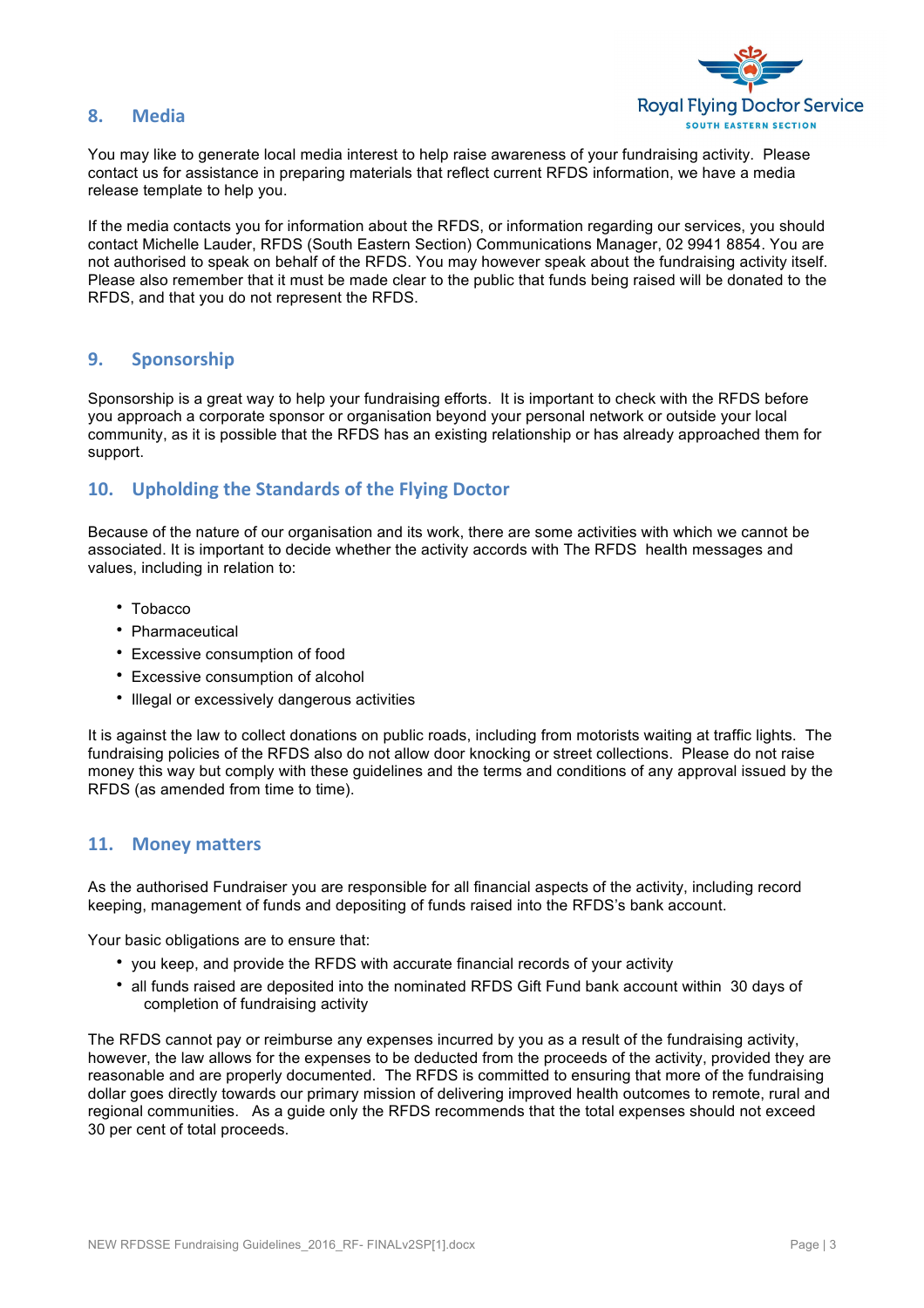

# **12. Issuing Receipts**

The Royal Flying Doctor Service of Australia (South Eastern Section) is a Deductible Gift Recipient (DGR) and can provide a tax-deductible receipt for all donations of \$2 or more. The RFDS will automatically provide tax-deductible receipts to people who donate \$2 or more to an authorised online fundraising page.

The RFDS will provide a *Receipt Request Form* to collect the details of supporters who donate as part of your fundraising. A receipt will be issued by the RFDS directly to the donor/s once the form and funds have been submitted to our office.

Tax-deductable gift receipts will only be issued for gifts meeting the Australian Tax Office guidelines. Please note donations made in exchange for a material benefit or advantage, such as merchandise purchases, raffle tickets, auction items or entry fees for events or fundraising functions are not generally tax deductable, more details can be found at: www.ato.gov.au.

Please note:

- You cannot claim a personal tax deduction for monies received and/or donated on behalf of others.
- You cannot claim a tax deduction for gifts that are donated to your activity.

# **13. Banking**

The law requires that all funds raised be forwarded to the charity as soon as possible after the activity. RFDS Authorised Fundraisers are issued with a unique *Fundraising Activity ID*. All funds are to be received by the RFDS no later than 30 days after the activity has finished, unless written approval is provided by RFDS with an agreed alternative date.

**Cheques should be made payable to:** Royal Flying Doctor Service **And returned to us via post to:** GPO Box 3537, SYDNEY NSW 2001

**The Account Details to deposit the funds are: Westpac BSB:** 032816 **Account:** 802299 **Account Name:** RFDS Gift Fund

Please send an email confirming the deposit amount and date of deposit to fundaise@rfdsse.org.au

Don't forget to use your Fundraising Activity ID as your reference on deposits and any remittance advice you send to the RFDS.

### **14. Expenses and Record-Keeping**

The law requires you to keep records of income and expenditure relating to your fundraising appeal or event. You can use an simple income and expenditure table to do this. You will also need to keep receipts, bank deposit stubs, cheques, and donor pledge/tally sheets. To make this easier, we suggest that you:

- Keep a folder with a number of plastic sleeves to store documents.
- Make notes on the back of the receipts if it is unclear what the expense was.

The RFDS cannot pay your expenses; however you can deduct your necessary expenses from the proceeds of your fundraising activity, provided they comply with the fundraising authority conditions and are properly documented, and are supplied to the RFDS within a reasonable period at the time of submitting funds.